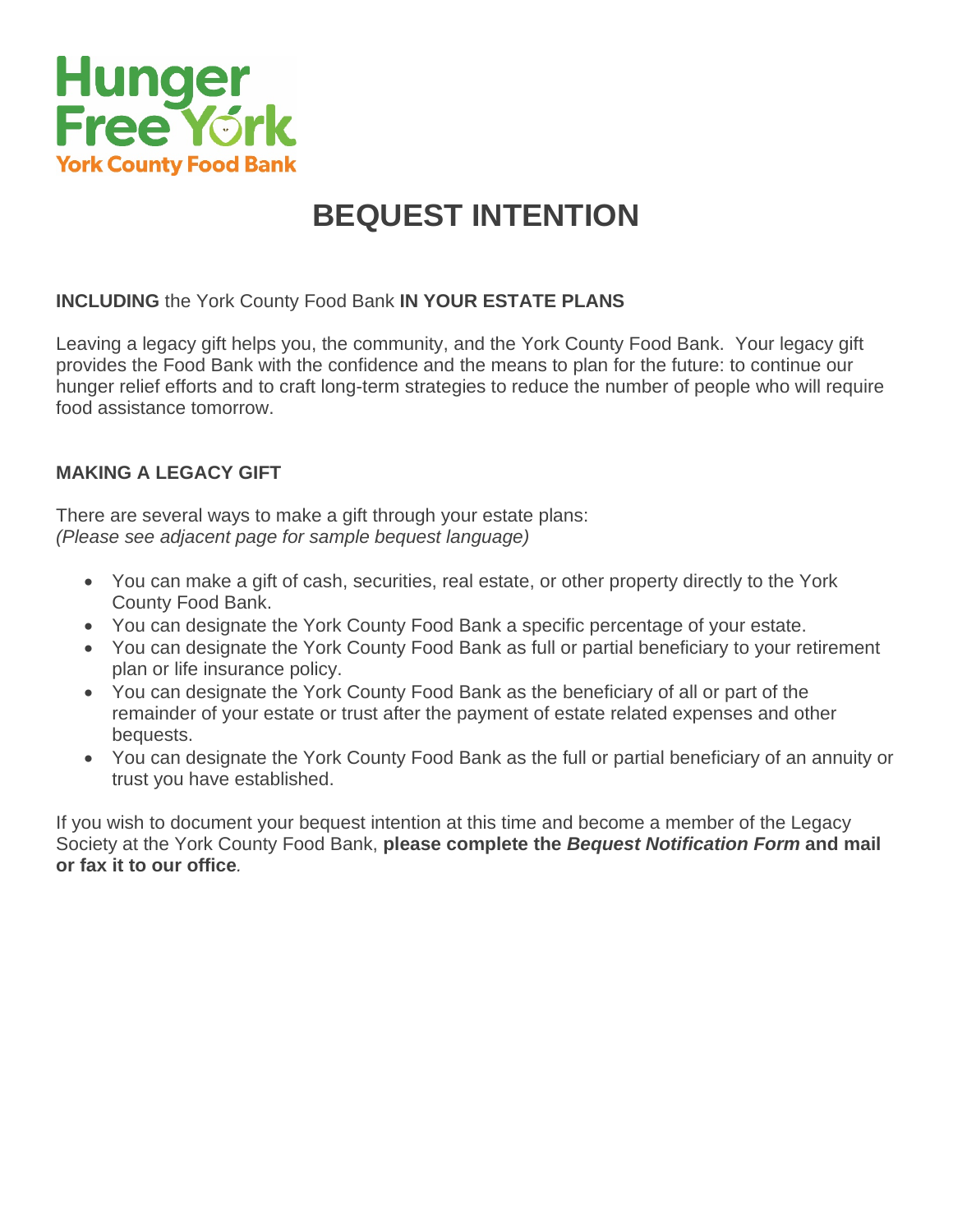# **CONFIDENTIAL BEQUEST INTENTION FORM**

| as follows: (Please select all that apply)                                                                                     | In order to support the mission of the York County Food Bank, my/our estate plan provides for the organization |
|--------------------------------------------------------------------------------------------------------------------------------|----------------------------------------------------------------------------------------------------------------|
| _____ a specific dollar amount<br>____ a percentage of my estate<br>____ the residue of my estate                              | There is a bequest in my/our will or trust to benefit the York County Food Bank. It includes:                  |
| York County Food Bank is a/the beneficiary of my IRA or other retirement plan.                                                 |                                                                                                                |
| York County Food Bank is the beneficiary of:<br>_____ a Charitable Gift Annuity<br>_____ a Charitable Remainder Trust<br>Other |                                                                                                                |
| This gift is to be used for:<br>Unrestricted (used where needed most)<br>Specific program and/or location named here:          |                                                                                                                |

**\*Because estate planning is a highly personal manner, only those who give permission will have their names published as members of the Legacy Society.\***

**\_\_\_\_\_ I/We would like others to be encouraged by my/our example, I/we hereby give permission for my/our name(s) to be published.**

\_\_\_\_\_\_\_\_\_\_\_\_\_\_\_\_\_\_\_\_\_\_\_\_\_\_\_\_\_\_\_\_\_\_\_\_\_\_\_\_\_\_\_\_\_\_\_\_\_\_\_\_\_\_\_\_\_\_\_\_\_\_\_\_\_\_\_\_\_\_\_\_\_\_\_\_\_\_\_\_\_\_\_\_\_\_\_\_

**\_\_\_\_\_ I/We also would be interested in sharing my/our story with the York County community.**

**\_\_\_\_\_ I/We would like to remain anonymous and prefer that my/our name(s) not be published.**

**SIGNATURE:\_\_\_\_\_\_\_\_\_\_\_\_\_\_\_\_\_\_\_\_\_\_\_\_\_\_\_\_\_\_\_\_\_\_\_DATE:\_\_\_\_\_\_\_\_\_\_\_\_\_\_\_\_\_\_\_\_\_\_\_\_\_\_\_\_**

| <b>SIGNATURE:</b><br>- - - -<br>$\mathbf{A}$ |  |
|----------------------------------------------|--|
|----------------------------------------------|--|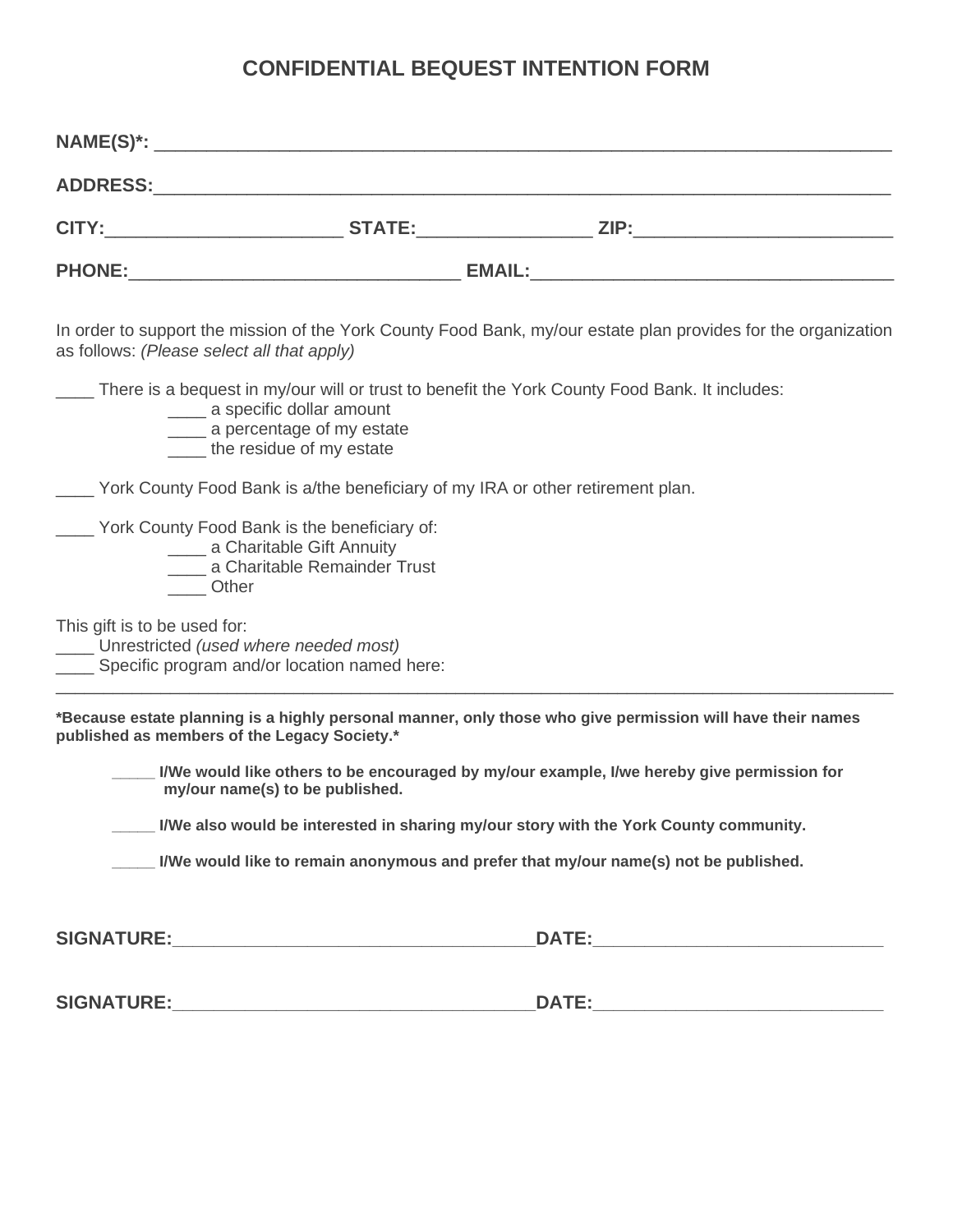

# **SAMPLE BEQUEST LANGUAGE**

In order to make a bequest, you should speak with your attorney. Your attorney can help you include a bequest to York County Food Bank in your estate plan. We have provided some basic bequest language to assist you and your attorney.

#### **1. Specific Bequest**

If you are considering making an outright bequest to the York County Food Bank, we recommend the following language:

#### **Bequest of a Specific Dollar Amount**

I hereby give devise and bequeath \_\_\_\_\_\_\_\_\_ and No/100 dollars (\$DOLLARS) to the York County Food Bank, a nonprofit organization located at 254 West Princess Street., York, PA, 17401, Federal Tax ID #23- 2452484, for the Food Bank's general use and purpose.

#### **Bequest of Specific Personal Property**

I hereby give, devise and bequeath DESCRIPTION OF PROPERTY to the York County Food Bank, a nonprofit organization located at 254 West Princess Street., York, PA, 17401, Federal Tax ID #23-2452484, for the Food Bank's general use and purpose.

#### **Bequest of Specific Real Estate**

I hereby give, devise and bequeath all of the right, title and interest in and to the real estate located at ADDRESS OR DESCRIPTION OF PROPERTY to the York County Food Bank, a nonprofit organization located at 254 West Princess Street., York, PA, 17401, Federal Tax ID #23-2452484, for the Food Bank's general use and purpose.

#### **2. Percentage Bequest**

If you are considering making a bequest of a percentage of your estate to the York County Food Bank, we recommend the following language:

I hereby give, devise and bequeath percent ( $\%$ ) of my total estate, determined as of the date of my death, to the York County Food Bank, a nonprofit organization located at 254 West Princess Street., York, PA, 17401, Federal Tax ID #23-2452484, for the Food Bank's general use and purpose.